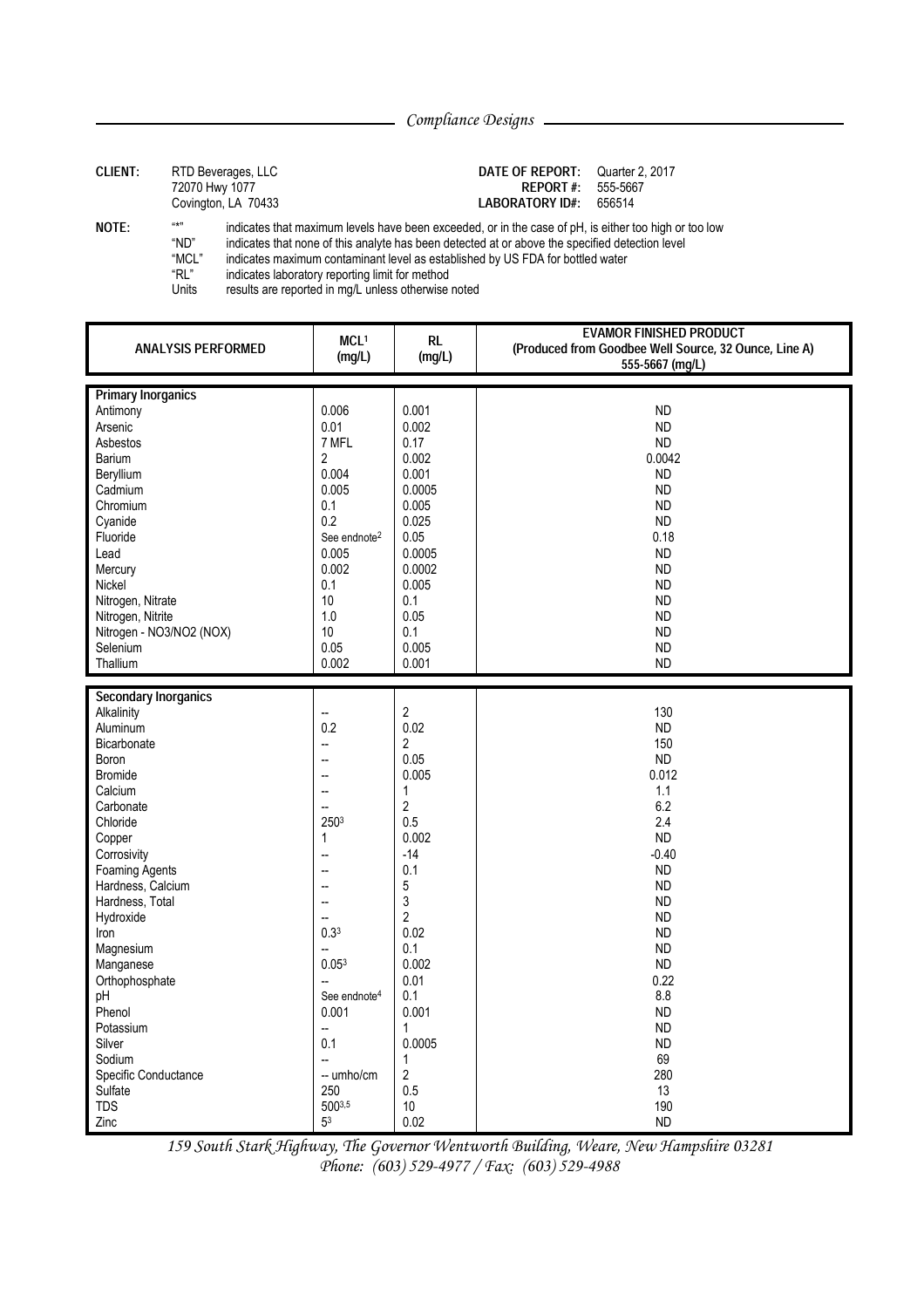| <b>ANALYSIS PERFORMED</b>                       | <b>MCL</b><br>(mg/L)     | <b>RL</b><br>(mg/L) | <b>EVAMOR FINISHED PRODUCT</b><br>(Produced from Goodbee Well Source, 32 Ounce, Line A)<br>555-5667 (mg/L) |
|-------------------------------------------------|--------------------------|---------------------|------------------------------------------------------------------------------------------------------------|
| Physical                                        |                          |                     |                                                                                                            |
| Color                                           | 153 CU                   | 3                   | <b>ND</b>                                                                                                  |
| Odor                                            | 3 <sup>3</sup> TON       | 1                   | <b>ND</b>                                                                                                  |
| Turbidity                                       | 5 NTU                    | 0.1                 | <b>ND</b>                                                                                                  |
| Microbiological                                 |                          |                     |                                                                                                            |
| <b>Total Coliform</b>                           | Absence                  | 1                   | <b>ND</b>                                                                                                  |
| E. Coli.                                        | Absence                  | 1                   | <b>ND</b>                                                                                                  |
| <b>Standard Plate Count</b>                     | -- cfu/mL                | 1                   | <b>ND</b>                                                                                                  |
|                                                 |                          |                     |                                                                                                            |
| Radiologicals<br>Gross Alpha                    | 15 pCi/L                 | 3                   | <b>ND</b>                                                                                                  |
| Gross Beta                                      | 50 pCi/L <sup>5</sup>    | 3                   | <b>ND</b>                                                                                                  |
| Radium 226/228                                  | 5 pCi/L                  | 1/1                 | ND / ND                                                                                                    |
| Uranium                                         | 0.030                    | 0.001               | <b>ND</b>                                                                                                  |
|                                                 |                          |                     |                                                                                                            |
| <b>Volatile Organic Compounds</b><br>EPA 524.2: |                          |                     |                                                                                                            |
| <b>Total Trihalomethanes</b>                    | 0.080                    | 0.0005              | <b>ND</b>                                                                                                  |
| tert-Amyl Methyl Ether (TAME)                   | --                       | 0.003               | <b>ND</b>                                                                                                  |
| tert-Butyl-Ethyl Ether (TBEE)                   | Ξ.                       | 0.003               | <b>ND</b>                                                                                                  |
| Benzene                                         | 0.005                    | 0.0005              | <b>ND</b>                                                                                                  |
| Bromobenzene                                    | $\overline{a}$           | 0.0005              | <b>ND</b>                                                                                                  |
| Bromochloromethane                              | Ξ.                       | 0.0005              | <b>ND</b>                                                                                                  |
| Bromodichloromethane                            | Ξ.                       | 0.0005              | <b>ND</b>                                                                                                  |
| Bromoform                                       |                          | 0.0005              | <b>ND</b>                                                                                                  |
| Bromomethane                                    |                          | 0.0005              | <b>ND</b>                                                                                                  |
| n-Butylbenzene                                  | ÷.                       | 0.0005              | <b>ND</b>                                                                                                  |
| sec-Butylbenzene                                |                          | 0.0005              | <b>ND</b>                                                                                                  |
| tert-Butylbenzene<br><b>Carbon Disulfide</b>    | --                       | 0.0005<br>0.0005    | <b>ND</b><br><b>ND</b>                                                                                     |
| Carbon Tetrachloride                            | 0.005                    | 0.0005              | <b>ND</b>                                                                                                  |
| Chlorobenzene                                   | 0.1                      | 0.0005              | <b>ND</b>                                                                                                  |
| Chloroethane                                    | --                       | 0.0005              | <b>ND</b>                                                                                                  |
| Chloroform                                      | $\sim$                   | 0.0005              | <b>ND</b>                                                                                                  |
| Chloromethane                                   |                          | 0.0005              | <b>ND</b>                                                                                                  |
| 2-Chlorotoluene                                 |                          | 0.0005              | <b>ND</b>                                                                                                  |
| 4-Chlorotoluene                                 | --                       | 0.0005              | <b>ND</b>                                                                                                  |
| Chlorodibromomethane                            |                          | 0.0005              | <b>ND</b>                                                                                                  |
| Dibromomethane                                  |                          | 0.0005              | <b>ND</b>                                                                                                  |
| 1,2-Dichlorobenzene                             | 0.6                      | 0.0005              | <b>ND</b>                                                                                                  |
| 1,3-Dichlorobenzene                             | --<br>0.075              | 0.0005              | <b>ND</b>                                                                                                  |
| 1,4-Dichlorobenzene<br>Dichlorodifluoromethane  | --                       | 0.0005<br>0.0005    | <b>ND</b><br><b>ND</b>                                                                                     |
| 1,1-Dichloroethane                              | Ξ.                       | 0.0005              | <b>ND</b>                                                                                                  |
| 1,2-Dichloroethane                              | 0.005                    | 0.0005              | <b>ND</b>                                                                                                  |
| 1,1-Dichloroethylene                            | 0.007                    | 0.0005              | <b>ND</b>                                                                                                  |
| cis-1,2-Dichloroethylene                        | 0.07                     | 0.0005              | <b>ND</b>                                                                                                  |
| trans-1,2-Dichloroethylene                      | 0.1                      | 0.0005              | <b>ND</b>                                                                                                  |
| 1,2-Dichloropropane                             | 0.005                    | 0.0005              | <b>ND</b>                                                                                                  |
| 1,3-Dichloropropane                             | --                       | 0.0005              | <b>ND</b>                                                                                                  |
| 2,2-Dichloropropane                             | --                       | 0.0005              | <b>ND</b>                                                                                                  |
| 1,1-Dichloropropene                             | $\sim$                   | 0.0005              | <b>ND</b>                                                                                                  |
| cis-1,3-Dichloropropene                         | $\overline{\phantom{a}}$ | 0.0005              | <b>ND</b>                                                                                                  |
| trans-1,3-Dichloropropene                       |                          | 0.0005              | <b>ND</b>                                                                                                  |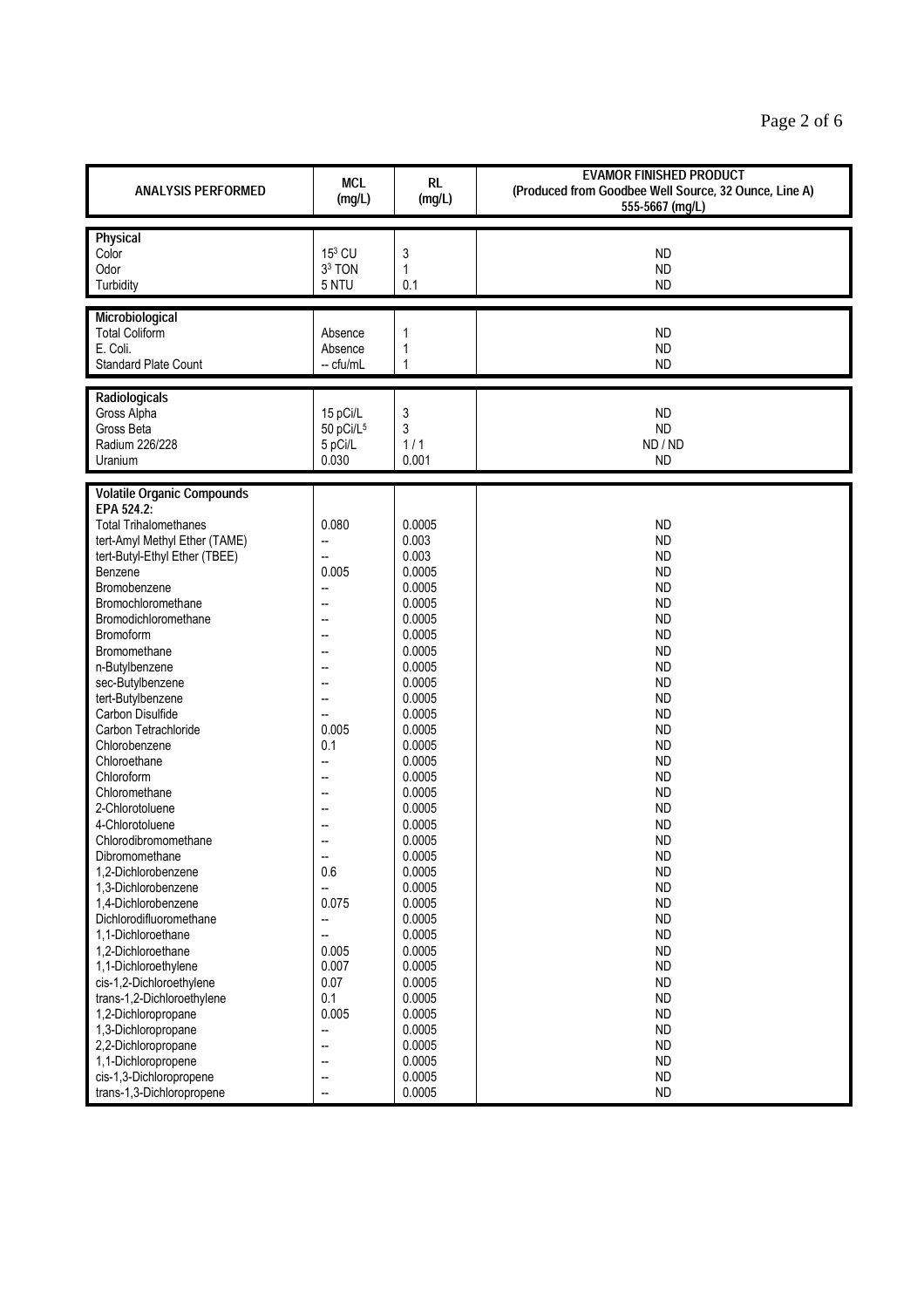| <b>ANALYSIS PERFORMED</b>      | <b>MCL</b><br>(mg/L) | <b>RL</b><br>(mg/L) | <b>EVAMOR FINISHED PRODUCT</b><br>(Produced from Goodbee Well Source, 32 Ounce, Line A)<br>555-5667 (mg/L) |
|--------------------------------|----------------------|---------------------|------------------------------------------------------------------------------------------------------------|
|                                |                      |                     |                                                                                                            |
| EPA 524.2 continued:           |                      |                     |                                                                                                            |
| Di-Isopropyl Ether             | Щ,                   | 0.003               | <b>ND</b>                                                                                                  |
| Ethylbenzene                   | 0.7                  | 0.0005              | <b>ND</b>                                                                                                  |
| Hexachlorobutadiene            |                      | 0.0005              | <b>ND</b>                                                                                                  |
| Isopropylbenzene               | --                   | 0.0005              | <b>ND</b>                                                                                                  |
| 4-Isopropyltoluene             | --                   | 0.0005              | <b>ND</b>                                                                                                  |
| 4-Methyl-2-Pentanone (MIBK)    | --                   | 0.005               | <b>ND</b>                                                                                                  |
| Methyl tert-Butyl Ether (MTBE) | Щ,                   | 0.0005              | <b>ND</b>                                                                                                  |
| Methyl Ethyl Ketone (MEK)      | --                   | 0.005               | <b>ND</b>                                                                                                  |
| Methylene Chloride             | 0.005                | 0.0005              | <b>ND</b>                                                                                                  |
| Naphthalene                    | --                   | 0.0005              | <b>ND</b>                                                                                                  |
| n-Propylbenzene                | Щ,                   | 0.0005              | <b>ND</b>                                                                                                  |
| Styrene                        | 0.1                  | 0.0005              | <b>ND</b>                                                                                                  |
| 1,1,1,2-Tetrachloroethane      | L.                   | 0.0005              | <b>ND</b>                                                                                                  |
| 1,1,2,2-Tetrachloroethane      | Щ,                   | 0.0005              | <b>ND</b>                                                                                                  |
| Tetrachloroethylene            | 0.005                | 0.0005              | <b>ND</b>                                                                                                  |
| Toluene                        | 1                    | 0.0005              | <b>ND</b>                                                                                                  |
| 1,2,3-Trichlorobenzene         | --                   | 0.0005              | <b>ND</b>                                                                                                  |
| 1,2,4-Trichlorobenzene         | 0.07                 | 0.0005              | <b>ND</b>                                                                                                  |
| 1,1,1-Trichloroethane          | 0.2                  | 0.0005              | <b>ND</b>                                                                                                  |
| 1,1,2-Trichloroethane          | 0.005                | 0.0005              | <b>ND</b>                                                                                                  |
| Trichloroethylene              | 0.005                | 0.0005              | <b>ND</b>                                                                                                  |
| Trichlorofluoromethane         |                      | 0.0005              |                                                                                                            |
|                                | --                   |                     | <b>ND</b>                                                                                                  |
| Trichlorotrifluoroethane       | --                   | 0.0005              | <b>ND</b>                                                                                                  |
| 1,2,3-Trichloropropane         | --                   | 0.0005              | <b>ND</b>                                                                                                  |
| 1,2,4-Trimethylbenzene         | --                   | 0.0005              | <b>ND</b>                                                                                                  |
| 1,3,5-Trimethylbenzene         | --                   | 0.0005              | <b>ND</b>                                                                                                  |
| Vinyl Chloride                 | 0.002                | 0.0003              | <b>ND</b>                                                                                                  |
| m+p-Xylenes                    | Щ,                   | 0.0005              | <b>ND</b>                                                                                                  |
| ortho-Xylene                   | --                   | 0.0005              | <b>ND</b>                                                                                                  |
| <b>Total Xylene</b>            | 10                   | 0.0005              | <b>ND</b>                                                                                                  |
| <b>Add'l Organics</b>          |                      |                     |                                                                                                            |
| EPA 551.1:                     |                      |                     |                                                                                                            |
| Ethylene Dibromide             | 0.00005              | 0.00001             | <b>ND</b>                                                                                                  |
| Dibromochloropropane           | 0.0002               | 0.00001             | <b>ND</b>                                                                                                  |
|                                |                      |                     |                                                                                                            |
| <b>EPA 505:</b>                |                      |                     |                                                                                                            |
| Alachlor                       | 0.002                | 0.0001              | <b>ND</b>                                                                                                  |
| Aldrin                         |                      | 0.00001             | <b>ND</b>                                                                                                  |
| Chlordane (alpha and gamma)    | 0.002                | 0.0001              | <b>ND</b>                                                                                                  |
| Dieldrin                       | --                   | 0.00001             | <b>ND</b>                                                                                                  |
| Endrin                         | 0.002                | 0.00001             | <b>ND</b>                                                                                                  |
| Heptachlor                     | 0.0004               | 0.00001             | <b>ND</b>                                                                                                  |
| <b>Heptachlor Epoxide</b>      | 0.0002               | 0.00001             | <b>ND</b>                                                                                                  |
| Lindane                        | 0.0002               | 0.00001             | <b>ND</b>                                                                                                  |
| Methoxychlor                   | 0.04                 | 0.00005             | <b>ND</b>                                                                                                  |
| <b>Total PCBs</b>              | 0.0005               | 0.0001              | <b>ND</b>                                                                                                  |
| PCB 1016                       | --                   | 0.00008             | <b>ND</b>                                                                                                  |
| <b>PCB 1221</b>                | --                   | 0.0001              | <b>ND</b>                                                                                                  |
| PCB 1232                       |                      |                     |                                                                                                            |
|                                |                      | 0.0001              | <b>ND</b>                                                                                                  |
| <b>PCB 1242</b>                | --                   | 0.0001              | <b>ND</b>                                                                                                  |
| <b>PCB 1248</b>                |                      | 0.0001              | <b>ND</b>                                                                                                  |
| <b>PCB 1254</b>                | --                   | 0.0001              | <b>ND</b>                                                                                                  |
| <b>PCB 1260</b>                | --                   | 0.0001              | <b>ND</b>                                                                                                  |
| Toxaphene                      | 0.003                | 0.0005              | <b>ND</b>                                                                                                  |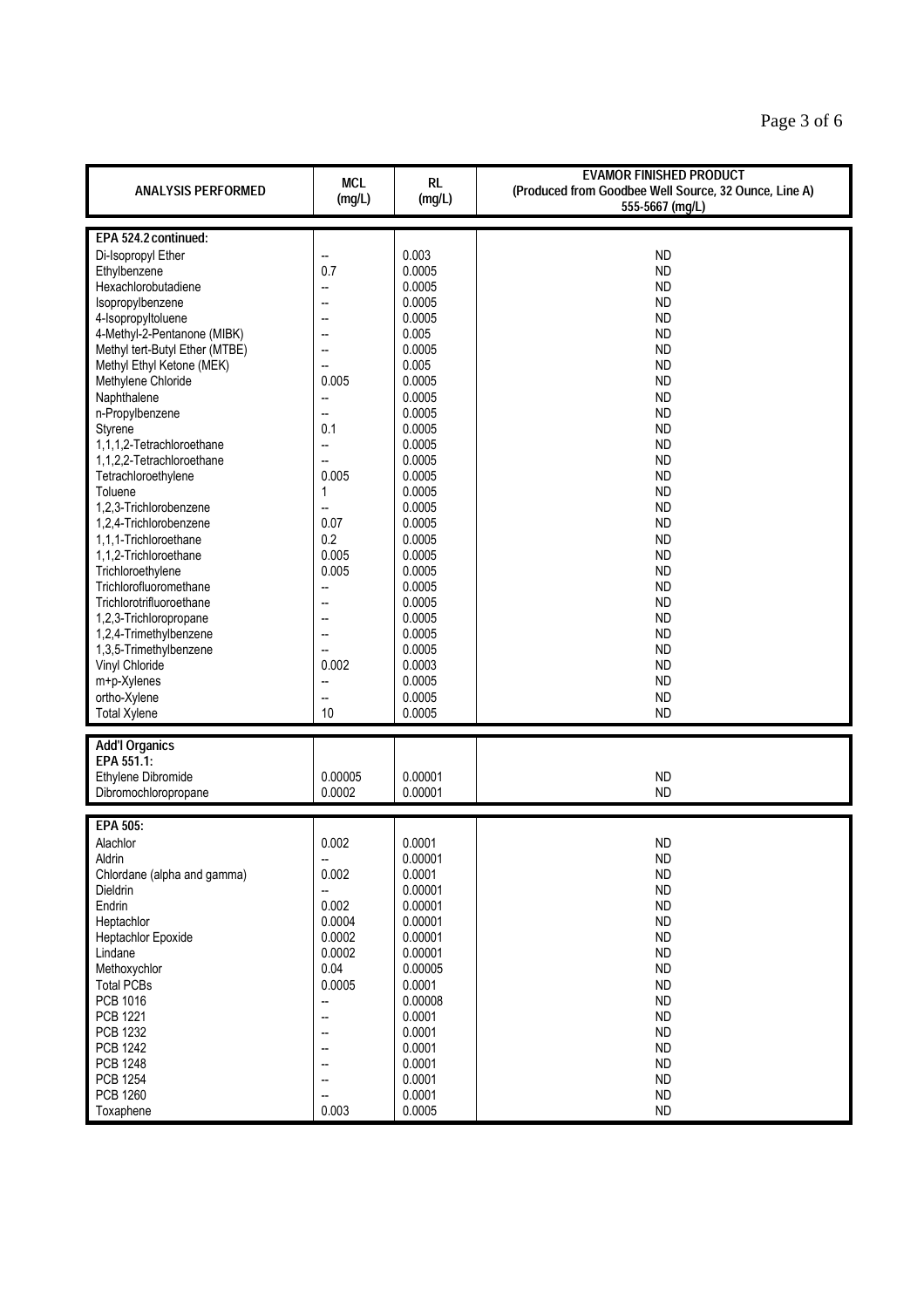| <b>ANALYSIS PERFORMED</b>             | <b>MCL</b><br>(mg/L)     | <b>RL</b><br>(mg/L) | <b>EVAMOR FINISHED PRODUCT</b><br>(Produced from Goodbee Well Source, 32 Ounce, Line A)<br>555-5667 (mg/L) |
|---------------------------------------|--------------------------|---------------------|------------------------------------------------------------------------------------------------------------|
|                                       |                          |                     |                                                                                                            |
| EPA 515.4:                            |                          |                     |                                                                                                            |
| Acifluorfen                           | --                       | 0.0002              | <b>ND</b>                                                                                                  |
| Bentazon                              | -−                       | 0.0005              | <b>ND</b>                                                                                                  |
| $2,4-D$                               | 0.07                     | 0.0001              | <b>ND</b>                                                                                                  |
| $2,4$ -DB                             | ÷.                       | 0.002               | <b>ND</b>                                                                                                  |
| Dalapon                               | 0.2                      | 0.001               | <b>ND</b>                                                                                                  |
| DCPA (total Mono & Di acid degradate) | Щ,                       | 0.0001              | <b>ND</b>                                                                                                  |
| Dicamba                               | --                       | 0.0001              | <b>ND</b>                                                                                                  |
| 3,5-Dichlorobenzoic Acid              | $\overline{\phantom{a}}$ | 0.0005              | <b>ND</b>                                                                                                  |
| Dichlorprop                           | --                       | 0.0005              | <b>ND</b>                                                                                                  |
| Dinoseb                               | 0.007                    | 0.0002              | <b>ND</b>                                                                                                  |
| Pentachlorophenol                     | 0.001                    | 0.00004             | <b>ND</b>                                                                                                  |
| Picloram                              | 0.5                      | 0.0001              | <b>ND</b>                                                                                                  |
| $2,4,5 - T$                           | ш,                       | 0.0002              | <b>ND</b>                                                                                                  |
|                                       |                          |                     |                                                                                                            |
| $2,4,5$ -TP (Silvex)                  | 0.05                     | 0.0002              | <b>ND</b>                                                                                                  |
| EPA 525.2:                            |                          |                     |                                                                                                            |
|                                       |                          | 0.0001              |                                                                                                            |
| Acenaphthene                          |                          |                     | <b>ND</b>                                                                                                  |
| Acenaphthylene                        | --                       | 0.0001              | <b>ND</b>                                                                                                  |
| Acetochlor                            |                          | 0.0001              | <b>ND</b>                                                                                                  |
| Alpha-BHC                             | --                       | 0.0001              | <b>ND</b>                                                                                                  |
| Anthracene                            | --                       | 0.00002             | <b>ND</b>                                                                                                  |
| Atrazine                              | 0.003                    | 0.00005             | <b>ND</b>                                                                                                  |
| Benz(a)Anthracene                     | ш,                       | 0.00005             | <b>ND</b>                                                                                                  |
| Benzo(a)Pyrene                        | 0.0002                   | 0.00002             | <b>ND</b>                                                                                                  |
| Benzo(b)Fluoranthene                  | $\overline{\phantom{a}}$ | 0.00002             | <b>ND</b>                                                                                                  |
| Benzo(g,h,i)Perylene                  | --                       | 0.00005             | <b>ND</b>                                                                                                  |
| Benzo(k)Fluoranthene                  | --                       | 0.00002             | <b>ND</b>                                                                                                  |
| Beta-BHC                              |                          | 0.0001              | <b>ND</b>                                                                                                  |
| Bromacil                              |                          | 0.0002              | <b>ND</b>                                                                                                  |
| Butylbenzylphthalate                  | Ξ.                       | 0.0005              | <b>ND</b>                                                                                                  |
| <b>Butachlor</b>                      | $\overline{a}$           | 0.00005             | <b>ND</b>                                                                                                  |
| Caffeine                              | $\overline{\phantom{a}}$ | 0.00005             | <b>ND</b>                                                                                                  |
| Chlordane (alpha)                     | 0.002                    | 0.00005             | <b>ND</b>                                                                                                  |
| Chlordane (gamma)                     | 0.002                    | 0.00005             | <b>ND</b>                                                                                                  |
| Chlorobenzilate                       | $\overline{\phantom{a}}$ | 0.0001              | <b>ND</b>                                                                                                  |
| Chloroneb                             | --                       | 0.0001              | <b>ND</b>                                                                                                  |
| Chlorothalonil                        |                          | 0.0001              | <b>ND</b>                                                                                                  |
| Chlorpyrifos                          | --                       | 0.00005             | <b>ND</b>                                                                                                  |
|                                       |                          | 0.00002             | <b>ND</b>                                                                                                  |
| Chrysene<br>Delta-BHC                 | $\overline{\phantom{a}}$ | 0.0001              | <b>ND</b>                                                                                                  |
| 4,4-DDD                               | --                       | 0.0001              | <b>ND</b>                                                                                                  |
|                                       |                          |                     |                                                                                                            |
| 4,4-DDE                               |                          | 0.0001              | <b>ND</b>                                                                                                  |
| 4,4-DDT                               |                          | 0.0001              | <b>ND</b>                                                                                                  |
| Diazinon (Qualitative)                | --                       | 0.0001              | <b>ND</b>                                                                                                  |
| Dichlorvos (DDVP)                     | $\sim$                   | 0.00005             | <b>ND</b>                                                                                                  |
| Dieldrin                              | --                       | 0.0002              | <b>ND</b>                                                                                                  |
| Di(2-ethylhexyl)Adipate               | 0.4                      | 0.0006              | <b>ND</b>                                                                                                  |
| Dibenz(a,h)Anthracene                 | $\overline{\phantom{a}}$ | 0.00005             | <b>ND</b>                                                                                                  |
| Di(2-ethylhexyl)Phthalate             | 0.006                    | 0.0006              | <b>ND</b>                                                                                                  |
| Diethylphthalate                      | -−                       | 0.0005              | <b>ND</b>                                                                                                  |
| Dimethylphthalate                     | --                       | 0.0005              | <b>ND</b>                                                                                                  |
| Dimethoate                            | --                       | 0.0001              | <b>ND</b>                                                                                                  |
| Di-n-Butylphthalate                   | --                       | 0.001               | <b>ND</b>                                                                                                  |
| Di-n-Octylphthalate                   | $\overline{\phantom{a}}$ | 0.0001              | <b>ND</b>                                                                                                  |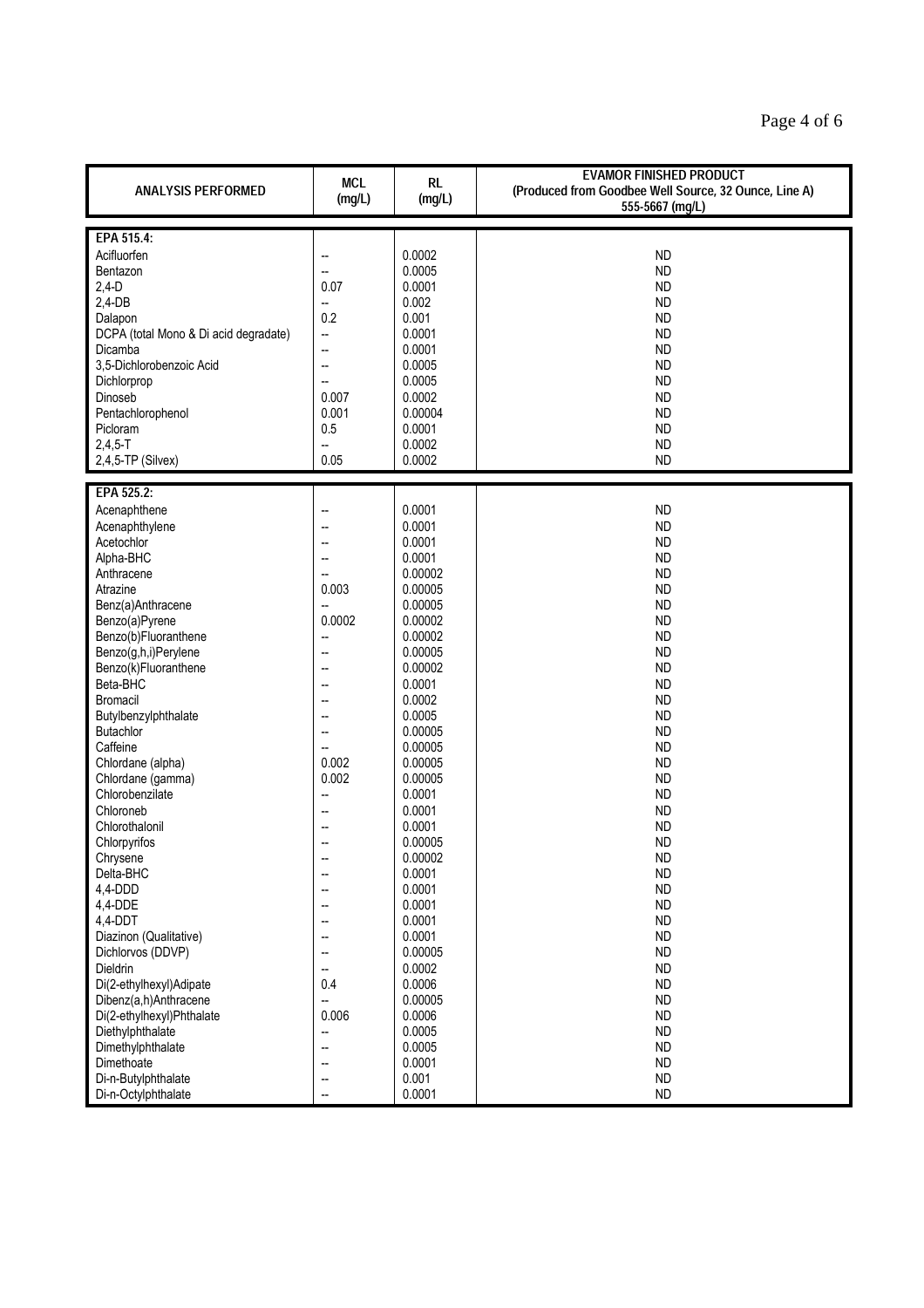| <b>ANALYSIS PERFORMED</b> | <b>MCL</b><br>(mg/L)     | <b>RL</b><br>(mg/L) | <b>EVAMOR FINISHED PRODUCT</b><br>(Produced from Goodbee Well Source, 32 Ounce, Line A)<br>555-5667 (mg/L) |
|---------------------------|--------------------------|---------------------|------------------------------------------------------------------------------------------------------------|
|                           |                          |                     |                                                                                                            |
| EPA 525.2 continued:      |                          |                     |                                                                                                            |
| 2,4-Dinitrotoluene        |                          | 0.0001              | <b>ND</b>                                                                                                  |
| 2,6-Dinitrotoluene        |                          | 0.0001              | <b>ND</b>                                                                                                  |
| Endosulfan I (Alpha)      | --                       | 0.0001              | <b>ND</b>                                                                                                  |
|                           |                          | 0.0001              |                                                                                                            |
| Endosulfan II (Beta)      |                          |                     | <b>ND</b>                                                                                                  |
| Endosulfan Sulfate        |                          | 0.0001              | <b>ND</b>                                                                                                  |
| Endrin Aldehyde           |                          | 0.0001              | <b>ND</b>                                                                                                  |
| <b>EPTC</b>               | --                       | 0.0001              | <b>ND</b>                                                                                                  |
| Fluoranthene              |                          | 0.0001              | <b>ND</b>                                                                                                  |
| Fluorene                  | --                       | 0.00005             | <b>ND</b>                                                                                                  |
| Heptachlor                | 0.0004                   | 0.00003             | <b>ND</b>                                                                                                  |
| Hexachlorobenzene         | 0.001                    | 0.00005             | <b>ND</b>                                                                                                  |
|                           |                          |                     |                                                                                                            |
| Hexachlorocyclopentadiene | 0.05                     | 0.00005             | <b>ND</b>                                                                                                  |
| Indeno(1,2,3-cd)Pyrene    | -−                       | 0.00005             | <b>ND</b>                                                                                                  |
| Isophorone                | --                       | 0.0005              | <b>ND</b>                                                                                                  |
| Malathion                 | Ξ.                       | 0.0001              | <b>ND</b>                                                                                                  |
| Metolachlor               | --                       | 0.00005             | <b>ND</b>                                                                                                  |
| Metribuzin                |                          | 0.00005             | <b>ND</b>                                                                                                  |
| Molinate                  |                          | 0.0001              | <b>ND</b>                                                                                                  |
|                           |                          | 0.0003              | <b>ND</b>                                                                                                  |
| Naphthalene               |                          |                     |                                                                                                            |
| trans-Nonachlor           | --                       | 0.00005             | <b>ND</b>                                                                                                  |
| Parathion                 |                          | 0.0001              | <b>ND</b>                                                                                                  |
| Pendimethalin             |                          | 0.0001              | <b>ND</b>                                                                                                  |
| Permethrin                | Ξ.                       | 0.0001              | <b>ND</b>                                                                                                  |
| Phenanthrene              |                          | 0.00004             | <b>ND</b>                                                                                                  |
| Propachlor                | Ξ.                       | 0.00005             | <b>ND</b>                                                                                                  |
| Pyrene                    | --                       | 0.00005             | <b>ND</b>                                                                                                  |
|                           |                          | 0.00005             | <b>ND</b>                                                                                                  |
| Simazine                  | 0.004                    |                     |                                                                                                            |
| Terbacil                  | --                       | 0.0001              | <b>ND</b>                                                                                                  |
| Terbuthylazine            | --                       | 0.0001              | <b>ND</b>                                                                                                  |
| Thiobencarb               |                          | 0.0002              | <b>ND</b>                                                                                                  |
| Trifluralin               |                          | 0.0001              | <b>ND</b>                                                                                                  |
|                           |                          |                     |                                                                                                            |
| EPA 531.2:                |                          |                     |                                                                                                            |
| Aldicarb (TEMIK)          | ц,                       | 0.0005              | <b>ND</b>                                                                                                  |
| Aldicarb sulfone          |                          | 0.0005              | <b>ND</b>                                                                                                  |
|                           |                          | 0.0005              |                                                                                                            |
| Aldicarb sulfoxide        | --                       |                     | <b>ND</b>                                                                                                  |
| Baygon (PROPOXUR)         |                          | 0.0005              | <b>ND</b>                                                                                                  |
| Carbaryl                  |                          | 0.0005              | <b>ND</b>                                                                                                  |
| Carbofuran (FURADAN)      | 0.04                     | 0.0005              | <b>ND</b>                                                                                                  |
| 3-Hydroxycarbofuran       | --                       | 0.0005              | <b>ND</b>                                                                                                  |
| Methiocarb                | --                       | 0.0005              | <b>ND</b>                                                                                                  |
| Methomyl                  | --                       | 0.0005              | ND                                                                                                         |
| Oxamyl (VYDATE)           | 0.2                      | 0.0005              | <b>ND</b>                                                                                                  |
|                           |                          |                     |                                                                                                            |
| EPA 547:                  |                          |                     |                                                                                                            |
| Glyphosate                | 0.7                      | 0.006               | ND                                                                                                         |
|                           |                          |                     |                                                                                                            |
| EPA 548.1:                |                          |                     |                                                                                                            |
| Endothall                 | 0.1                      | 0.005               | ND                                                                                                         |
|                           |                          |                     |                                                                                                            |
| EPA 549.2:                |                          |                     |                                                                                                            |
| Diquat                    | 0.02                     | 0.0004              | <b>ND</b>                                                                                                  |
| Paraquat                  | $\overline{\phantom{a}}$ | 0.002               | ND                                                                                                         |
|                           |                          |                     |                                                                                                            |